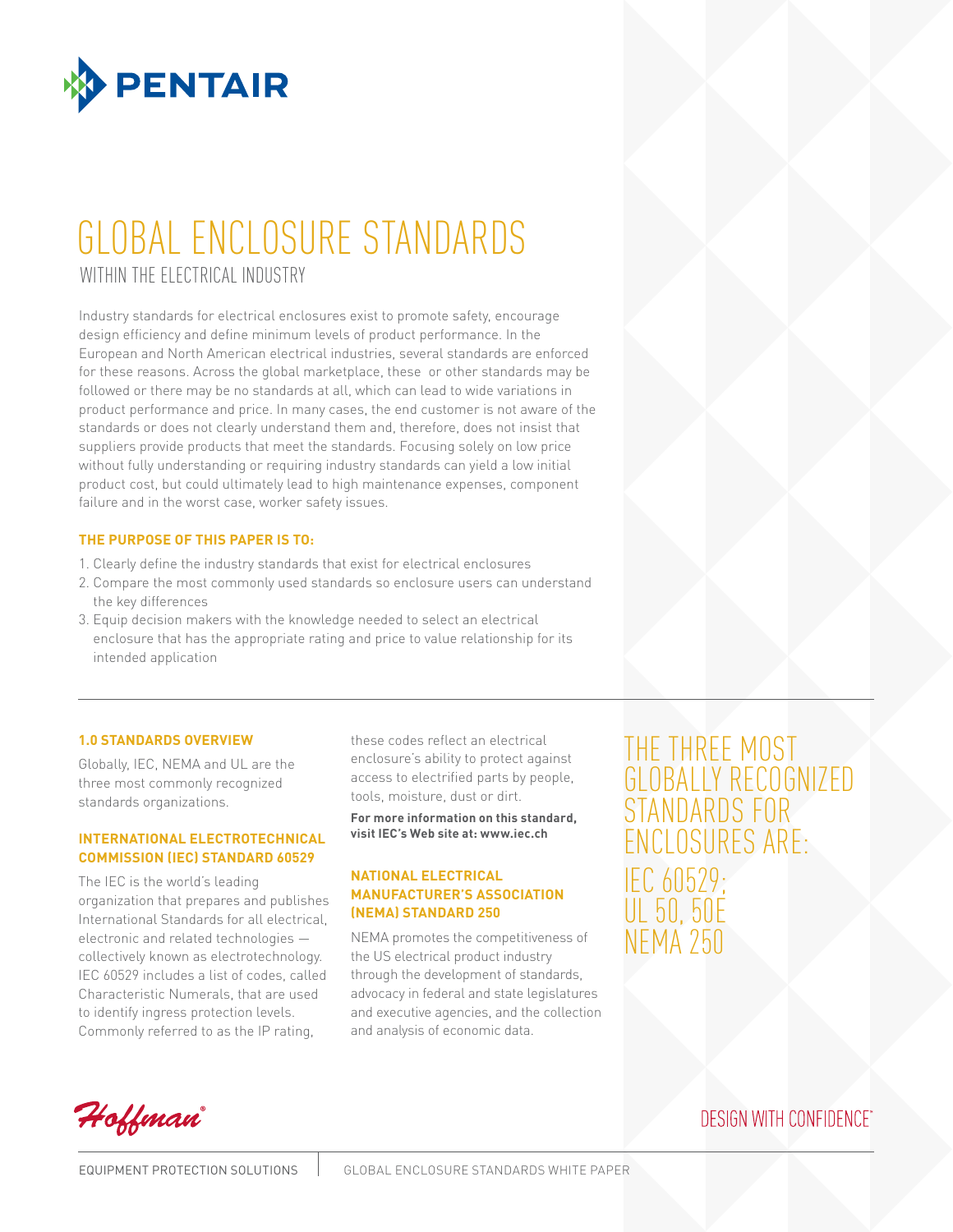Similar to IEC 60529, NEMA 250 covers enclosures for electrical equipment. Like IEC 60529, NEMA 250 addresses ingress protection, but it differs in that it also addresses specifications detailing minimum construction, performance and test criteria, corrosion resistance and more. Although its beginnings are based in the United States, NEMA is a global organization that is working to promote electrical standards worldwide.

#### **For more information on this standard, visit NEMA's Web site at: www.nema.org**

### **Underwriter Laboratories® (UL) 50, 50E**

Underwriters Laboratories® is an independent product safety certification organization that has been testing products and writing safety standards for more than a century. UL evaluates more than 19,000 types of products, components, materials and systems annually, with 21 billion UL Marks appearing on 72,000 manufacturers' products each year.

UL 50, 50E is based on NEMA 250 standards. While they address many of the same points, NEMA simply indicates the design intent but does not mandate compliance via third party testing and on-site compliance visits. A product can be built to NEMA standards but actual performance compliance is at the discretion of the manufacturer. UL certification, however, is formal confirmation that required construction and performance are met after analyses and testing is completed. In summary, both NEMA and UL define standards, but only UL enforces compliance to their standards with third-party testing and inspection.

**For more information on this standard, visit UL's Web site at: www.ul.com/global/eng/pages** 

#### **Main Points Addressed by the STANDARDS**

To standardize enclosure performance, organizations including IEC, NEMA and UL offer rating systems to identify an enclosure's capacity to withstand environmental influences—from dripping liquid to dust infiltration to complete submersion. The goal of all three organizations' ratings is to assist end-users in making an appropriate, informed enclosure selection that meets their application-specific requirements. Electrical enclosures are rated by Type (NEMA and UL) and/or IP rating (IEC) according to the degree of protection provided. Both Type and IP ratings cover:

- The degree of human protection from hazardous components inside the enclosure
- The degree of protection for equipment inside the enclosure from ingress of solid foreign objects, including dust
- The degree of protection for equipment inside the enclosure from ingress of water

These three primary standards have similarities and differences in their performance criteria, influence on an enclosure's design elements, testing requirements and enforcement methods. The table below indicates the main points addressed by each of the standards. All three address ingress protection, however NEMA 250 and UL 50, 50E also define minimum enclosure design requirements. These requirements are detailed in section 3.0.

| <b>Standard</b>  | <b>Main Points Addressed</b>                                             |
|------------------|--------------------------------------------------------------------------|
| <b>IEC 60529</b> | • Level of ingress protection                                            |
| <b>NEMA 250</b>  | • Level of ingress protection<br>• Minimum enclosure design requirements |
| UL 50, 50E       | • Level of ingress protection<br>· Minimum enclosure design requirements |

Table 1: Main Points Addressed by IEC 60529, NEMA 250 and UL 50, 50E standards

The goal of all three organizations' RATINGS IS TO end-users in making an appropriate,<br>INFORMED ENCLOSURE selection that meets their application-specific requirements

Hoffman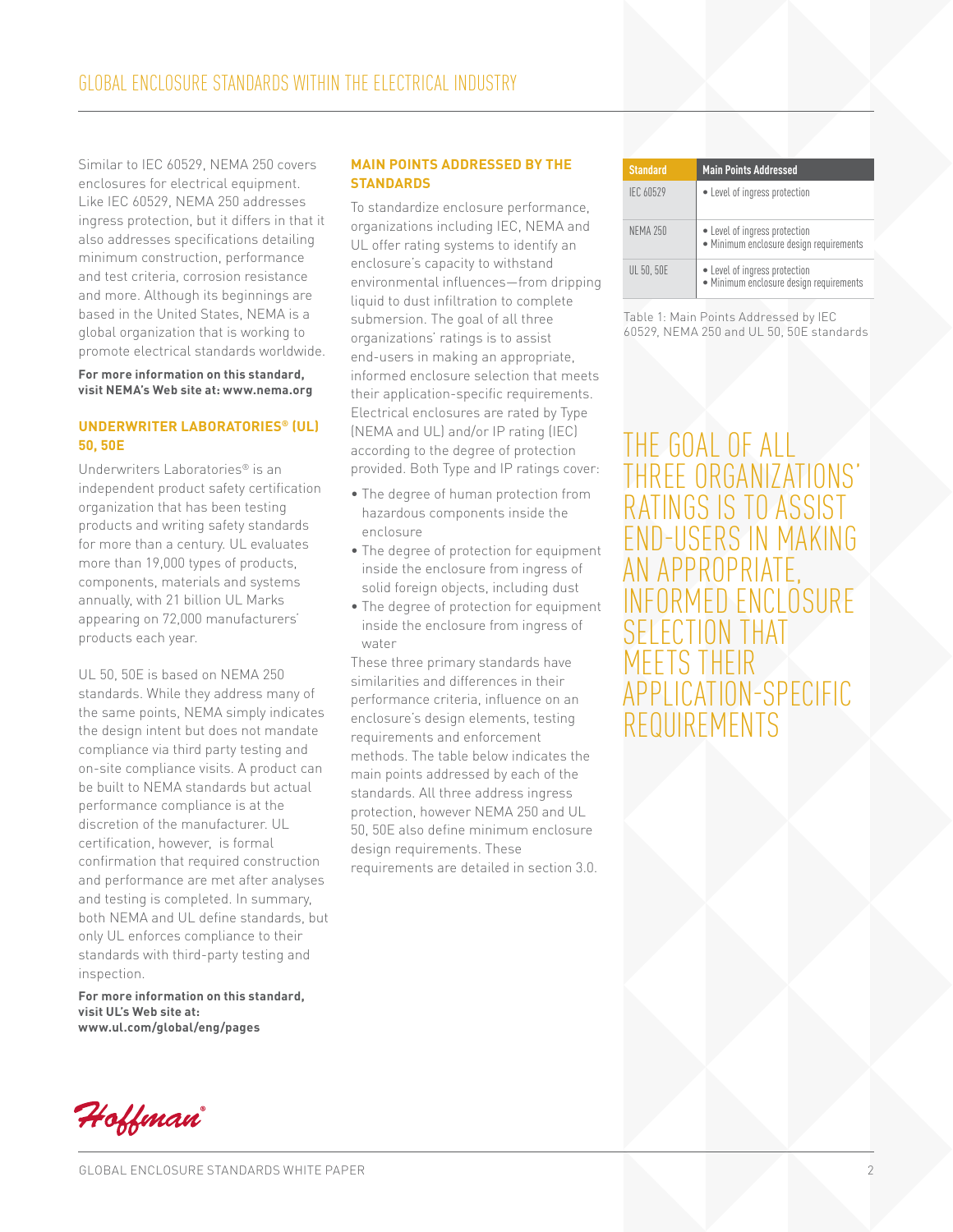### **2.0 Ingress Protection**

While all three standards address ingress protection, they do not define it in the same way. Table 2 below lists the enclosure ratings for the various Types, as defined by UL 50, 50E and NEMA 250. Table 3 lists the enclosure IP ratings, as defined by IEC 60529.

### Enclosure TYPES

|                             |                                                                                                                                                                                     | <b>NEMA</b><br>UL.<br><b>Enclosure</b>                                                                                                                                                         |         |                                                                                                                                     |                                                                                                                                                                                                 |
|-----------------------------|-------------------------------------------------------------------------------------------------------------------------------------------------------------------------------------|------------------------------------------------------------------------------------------------------------------------------------------------------------------------------------------------|---------|-------------------------------------------------------------------------------------------------------------------------------------|-------------------------------------------------------------------------------------------------------------------------------------------------------------------------------------------------|
|                             | <b>Solids</b>                                                                                                                                                                       | <b>Liquids</b>                                                                                                                                                                                 | Rating  | <b>Paint Options</b>                                                                                                                | <b>Holes &amp; Cutouts</b>                                                                                                                                                                      |
|                             | Provides a degree of protection against access<br>to hazardous parts and ingress of solid foreign<br>objects (falling dirt)                                                         | No protection                                                                                                                                                                                  | Type 1  | Provides a degree of protection against<br>incidental contact and falling dirt                                                      | No protection                                                                                                                                                                                   |
|                             | Provides a degree of protection against access<br>to hazardous parts and ingress of solid foreign<br>objects (falling dirt)                                                         | Provides a degree of protection against ingress<br>of water (dripping and light splashing)                                                                                                     | Type 2  | Provides a degree of protection against<br>incidental contact and falling dirt                                                      | Provides a degree of protection against<br>dripping and light splashing of non-corrosive<br>liquids                                                                                             |
| NDOOR                       | Provides a degree of protection against access<br>to hazardous parts and ingress of solid foreign<br>objects (falling dirt and settling airborne dust,<br>lint, fibers and flyings) | Provides a degree of protection against ingress<br>of water (dripping and light splashing)                                                                                                     | Type 5  | Provides a degree of protection against<br>incidental contact and falling dirt, settling<br>airborne dust, lint, fibers and flyings | Provides a degree of protection against<br>dripping and light splashing of non-corrosive<br>liquids                                                                                             |
|                             | Provides a degree of protection against access<br>to hazardous parts and ingress of solid foreign<br>objects (falling dirt and circulating dust, lint,<br>fibers and flyings)       | Provides a degree of protection against ingress<br>of water (dripping and light splashing) and<br>light splashing and seepage of oil and non-<br>corrosive coolants                            | Type 12 | Provides a degree of protection against<br>incidental contact and falling dirt, circu-<br>lating dust, lint, fibers and flyings     | Provides a degree of protection against<br>dripping and light splashing of non-corrosive<br>liquids; and against light splashing and<br>consequent seepage of oil and non-corrosive<br>coolants |
|                             | Provides a degree of protection against access<br>to hazardous parts and ingress of solid foreign<br>objects (falling dirt and circulating dust, lint,<br>fibers and flyings)       | Provides a degree of protection against ingress<br>of water (dripping and light splashing) and<br>spraying, splashing, and seepage of oil and<br>non-corrosive coolants                        | Type 13 | Provides a degree of protection against<br>incidental contact and falling dirt,<br>circulating dust, lint, fibers and flyings       | Provides a degree of protection against<br>spraying, splashing, and seepage of water,<br>oil, and non-corrosive coolants                                                                        |
|                             | Provides a degree of protection against access<br>to hazardous parts and ingress of solid foreign<br>objects (falling dirt and windblown dust)                                      | Provides a degree of protection against ingress<br>of water (windblown rain, sleet, snow)                                                                                                      | Type 3  | Provides a degree of protection against<br>incidental contact, falling dirt and<br>windblown dust                                   | Provides a degree of protection against rain,<br>sleet and snow                                                                                                                                 |
|                             | Provides a degree of protection against access<br>to hazardous parts and ingress of solid foreign<br>objects (falling dirt)                                                         | Provides a degree of protection against ingress<br>of water (falling rain, sleet, snow)                                                                                                        | Type 3R | Provides a degree of protection against<br>incidental contact and falling dirt                                                      | Provides a degree of protection against rain,<br>sleet and snow                                                                                                                                 |
|                             | Provides a degree of protection against access<br>to hazardous parts and ingress of solid foreign<br>objects (falling dirt and windblown dust)                                      | Provides a degree of protection against ingress<br>of water (rain, sleet, snow, splashing water<br>and hose-directed water)                                                                    | Type 4  | Provides a degree of protection against<br>incidental contact, falling dirt and<br>windblown dust                                   | Provides a degree of protection against rain,<br>sleet, snow, splashing water and hose-<br>directed water                                                                                       |
| <b>INDOOR &amp; OUTDOOR</b> | Provides a degree of protection against access<br>to hazardous parts and ingress of solid foreign<br>objects (falling dirt and windblown dust)                                      | Provides a degree of protection against ingress<br>of water (rain, sleet, snow, splashing water<br>and hose-directed water) and provides an<br>increased level of protection against corrosion | Type 4X | Provides a degree of protection against<br>incidental contact, falling dirt and<br>windblown dust                                   | Provides a degree of protection against rain,<br>sleet, snow, splashing water, hose-directed<br>water and corrosion                                                                             |
|                             | Provides a degree of protection against access<br>to hazardous parts and ingress of solid foreign<br>objects (falling dirt)                                                         | Provides a degree of protection against<br>ingress of water (hose directed and occasional<br>temporary submersion at a limited depth)                                                          | Type 6  | Provides a degree of protection against<br>incidental contact and falling dirt                                                      | Provides a degree of protection against<br>rain, sleet, snow, hose-directed water and<br>occasional temporary submersion at a<br>limited depth                                                  |
|                             | Provides a degree of protection against access<br>to hazardous parts and ingress of solid foreign<br>objects (falling dirt)                                                         | Provides a degree of protection against ingress<br>of water (hose directed and prolonged submer-<br>sion at a limited depth)                                                                   | Type 6P | Provides a degree of protection against<br>incidental contact and falling dirt                                                      | Provides a degree of protection against<br>rain, sleet, snow, hose-directed water and<br>prolonged submersion at a limited depth                                                                |

Table 2: Enclosure Type ratings as defined by UL 50, 50E and NEMA 250

Hoffman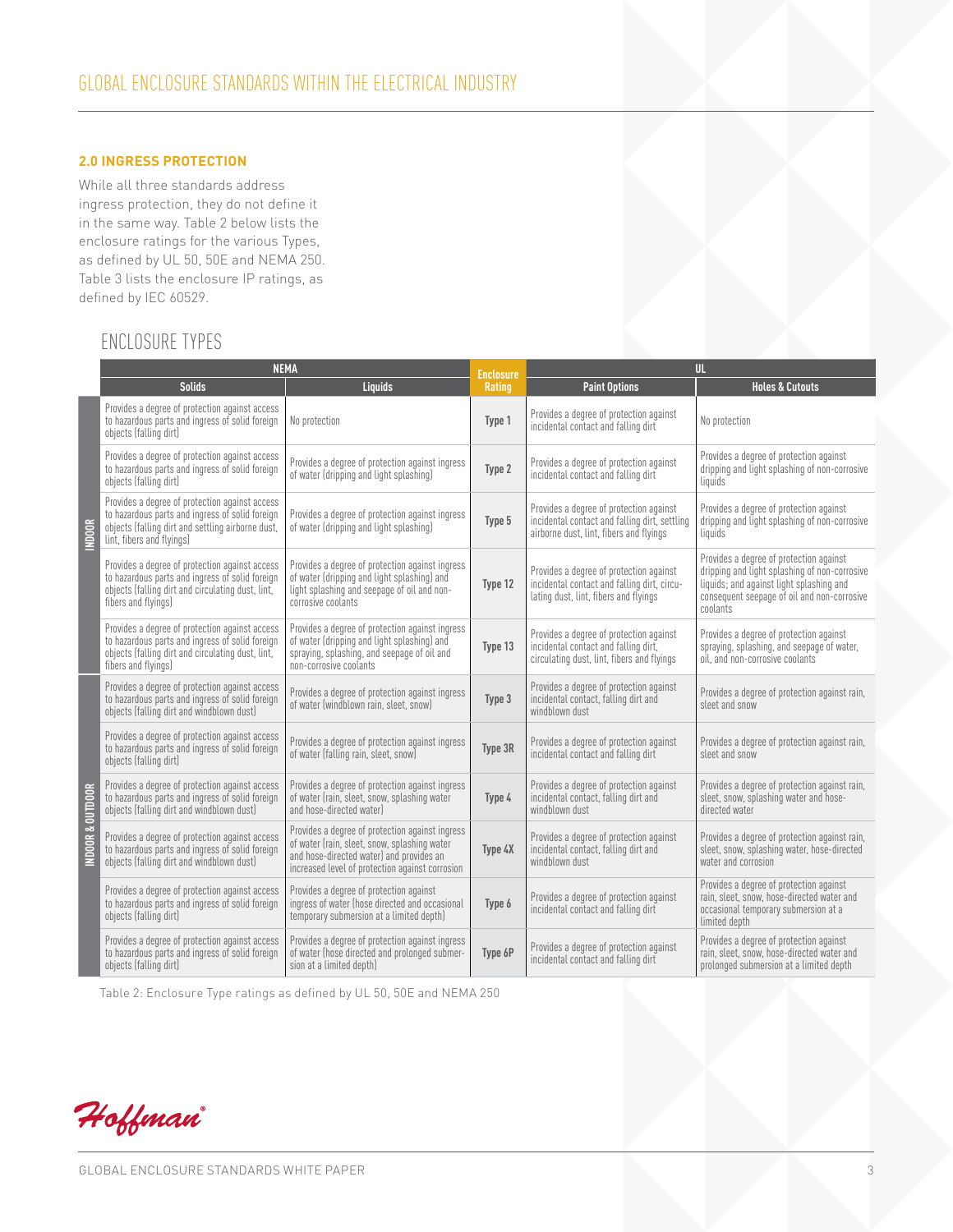### Enclosure IP Ratings

| <b>FIRST NUMERAL</b><br><b>SECOND NUMERAL</b> |         |                                                                                |                |         |                                                                                                    |
|-----------------------------------------------|---------|--------------------------------------------------------------------------------|----------------|---------|----------------------------------------------------------------------------------------------------|
| IP                                            |         | <b>Test</b>                                                                    | IP             |         | <b>Test</b>                                                                                        |
| $[]$                                          | ٦<br>ä, | No protection                                                                  | 0              | 7<br>ä, | No protection                                                                                      |
|                                               |         | Protected against solid objects up to 50<br>mm, e.g. accidental touch by hands |                |         | Protected against vertically falling drops of<br>water, e.g. condensation                          |
| $\sqrt{2}$                                    |         | Protected against solid objects up to 12<br>mm, e.g. fingers                   | $\overline{2}$ |         | Protected against direct sprays of water up<br>to 15° from vertical                                |
| 3                                             |         | Protected against solid objects over 2.5<br>mm, e.g. tools and wires           | 3              | VV.     | Protected against sprays to 60° from<br>vertical                                                   |
| 4                                             |         | Protected against solid objects<br>over 1 mm                                   | $\sqrt{4}$     | Ŧ       | Protected against water sprayed from all<br>directions (limited ingress permitted)                 |
| 5                                             |         | Protected against dust (limited ingress, no<br>harmful deposit)                | 5              | kes     | Protected against low pressure jets of<br>water from all directions (limited ingress<br>permitted) |
| $\theta$                                      |         | Totally protected against dust                                                 | 6              | иđ      | Protected against strong jets of water                                                             |
|                                               |         |                                                                                | 7              |         | Protected against the effects of immersion<br>between 15 cm and 1 m                                |

Table 3: Enclosure IP ratings as defined by IEC 60529

While UL Type ratings are based on and, therefore, very similar to NEMA Type ratings, they are quite different from the IEC IP ratings and thus, cannot be compared or equated. The difference between the UL and IEC standards is primarily the type of testing required and the pass/fail criteria for each. For example, in some markets UL Type 12 is often equated to IP55. However, the UL

and NEMA Type 12 rating is more stringent in that no dust or liquid is allowed during testing, while the IP55 rating allows some dust and liquid to enter the enclosure, as long as deposits are not harmful. Table 4 defines the testing requirements and pass/fail criteria for UL and NEMA ratings. Tables 5 and 6 define the testing requirements and pass/fail criteria for IP ratings.

### **UL/NEMA Type ratings and IEC IP ratings are quite different in their definitions, testing methods and pass/fail criteria.**

## Hoffman

**UL 50, 50E Listed hinged- door enclosures are suitable for use as UL 508A Industrial Control Panel Enclosures.**

**UL 50, 50E Listed screw or clamp cover enclosures are suitable for use as UL 508A Industrial Control Panel Enclosures, if the devices inside the enclosure do not require resetting or regular maintenance.**

(Ref. Table SA1.1 Section 18, UL 508A)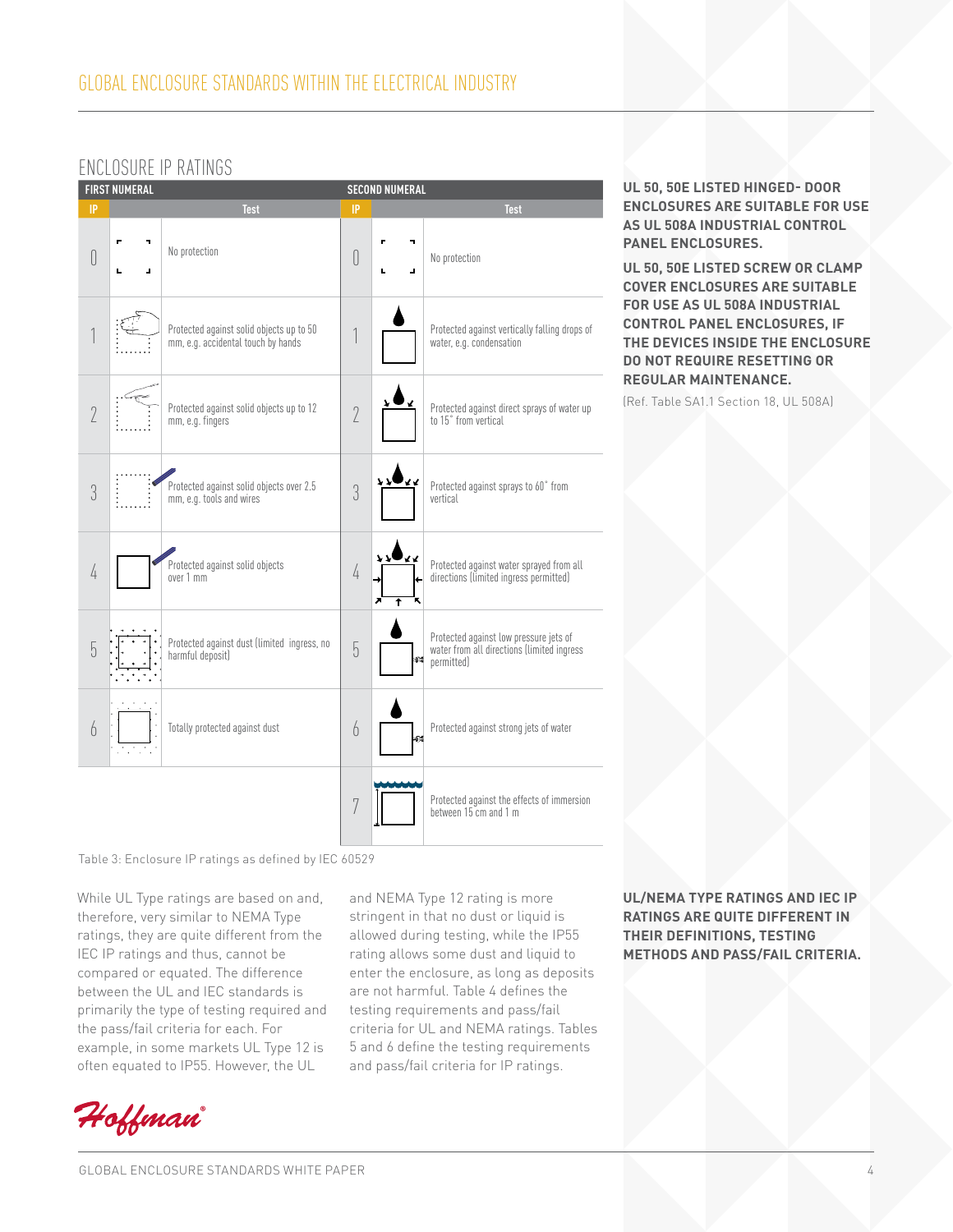|               | UL 50, 50E & NEMA 250 RATINGS |                                                             |                                                                      |                                            |  |  |
|---------------|-------------------------------|-------------------------------------------------------------|----------------------------------------------------------------------|--------------------------------------------|--|--|
|               | <b>Standard</b>               | <b>Protection</b>                                           | <b>Test Method</b>                                                   | <b>Pass Criteria</b>                       |  |  |
|               | Type 1                        | Incidental contact & falling dirt                           | Probe .250 inch max.                                                 | No penetration                             |  |  |
|               | Type 2                        | Dripping, light splashing liquid                            | 30 min. Drip Test                                                    | Limited water inside:<br>Not on live parts |  |  |
| <b>INDOOR</b> | Type 5                        | Settling dust, dripping, light splashing<br>liquid          | 20 psi (170kPA) Spray Test                                           | No water inside                            |  |  |
|               | Type 12                       | Circulating dust, dripping, light splashing<br>liquid & oil | 30 min. Drip Test<br>30 psi (200kPa) Spray Test                      | No water inside                            |  |  |
|               | Type 13                       | Circulating dust, spraying liquid & oil                     | Water & Wetting Agent<br>2 gal. (7.6L)/min. - 30 min.                | No water inside                            |  |  |
|               | Type 3                        | Rain, sleet, snow & windblown dust                          | Fire Hose 45 gal. (170L)/min.                                        | No water inside                            |  |  |
| DUTDOOR       | Type 3R                       | Rain, sleet & snow                                          | (3) 5 psi Rain Nozzles - 1hr.                                        | Limited water inside;<br>Not on live parts |  |  |
|               | Type 4                        | Hose directed water                                         | Fire Hose 65 gal. (246L)/min. -<br>5 min. Minimum                    | No water inside                            |  |  |
|               | Type 4X                       | Hose directed water & corrosion                             | Fire Hose 65 gal. (246L)/min -<br>5 min. Minimum, 200 hr. Salt Spray | No water inside                            |  |  |
|               | Type 6                        | Temporary submersion at limited depth                       | Submerge 6 ft. (1.8 m) - 30 min.                                     | No water inside                            |  |  |
|               | Type 6P                       | Prolonged submersion at limited depth                       | Submerge 6 ft. (1.8 m) - 24 hr.                                      | No water inside                            |  |  |

Table 4: Testing requirements and pass/fail criteria for UL/NEMA ratings

|               | IEC 60529 FIRST CHARACTERISTIC NUMERAL DEGREES OF PROTECTION - SOLIDS |                                    |                         |                                           |  |  |
|---------------|-----------------------------------------------------------------------|------------------------------------|-------------------------|-------------------------------------------|--|--|
|               | <b>Standard</b>                                                       | <b>Protection</b>                  | <b>Test Method</b>      | <b>Pass Criteria</b>                      |  |  |
|               | IP <sub>1X</sub>                                                      | Incidental contact & solid objects | $050$ mm - Probe        | No penetration                            |  |  |
| <b>INDOOR</b> | IP 2X                                                                 | Incidental contact & solid objects | $012.5$ mm - Probe      | No penetration                            |  |  |
|               | IP <sub>3X</sub>                                                      | Incidental contact & solid objects | $02.5$ mm - Probe       | No penetration                            |  |  |
|               | IP 4X                                                                 | Incidental contact & solid objects | $01.0$ mm $-$ Probe     | No penetration                            |  |  |
|               | IP <sub>5X</sub>                                                      | Dust protected                     | <b>Circulating Dust</b> | Limited dust inside;<br>Not on live parts |  |  |
|               | IP 6X                                                                 | Dust tight                         | <b>Circulating Dust</b> | No dust inside                            |  |  |

Table 5: Testing requirements and pass/fail criteria for IEC IP ratings (first numeral – protection against solids and human ingress); Dust partical type and size – talcum powder able to pass through .003 inch opening

|              | IEC 60529 SECOND CHARACTERISTIC NUMERAL DEGREES OF PROTECTION - WATER |                                       |                                                              |                                            |  |  |
|--------------|-----------------------------------------------------------------------|---------------------------------------|--------------------------------------------------------------|--------------------------------------------|--|--|
|              | <b>Standard</b>                                                       | <b>Protection</b>                     | <b>Test Method</b>                                           | <b>Pass Criteria</b>                       |  |  |
|              | IP X1                                                                 | Vertical falling drops                | 10 min. Drip Test                                            | Limited water inside:<br>Not on live parts |  |  |
| <b>NDOOR</b> | IP X <sub>2</sub>                                                     | 15° Vertical falling drops            | 10 min. 15° Drip Test                                        | Limited water inside:<br>Not on live parts |  |  |
|              | IP X <sub>3</sub>                                                     | Spraying water                        | 5 min. 120° Oscillating Tube or 5 min.<br>Partial Spray      | Limited water inside:<br>Not on live parts |  |  |
|              | IP X4                                                                 | Splashing water                       | 10 min. 360° Oscillating Tube or 5 min.<br><b>Full Spray</b> | Limited water inside:<br>Not on live parts |  |  |
|              | IP X <sub>5</sub>                                                     | Water jets                            | Fire Hose 3.3 gal. (12.5L)/min.                              | Limited water inside:<br>Not on live parts |  |  |
|              | IP X6                                                                 | Powerful water jets                   | Fire Hose 26 gal. (100L)/min.                                | Limited water inside:<br>Not on live parts |  |  |
| purpook      | IP X7                                                                 | Temporary submersion at limited depth | Submerge 3 ft. $(1 m) - 30 min$ .                            | Limited water inside:<br>Not on live parts |  |  |
|              | IP X <sub>8</sub>                                                     | Prolonged submersion at limited depth | More Severe than X7 Customer Agreement                       | Limited water inside:<br>Not on live parts |  |  |

Table 6: Testing requirements and pass/fail criteria for IEC IP ratings (second numeral – protection against liquid ingress)

**The tables shown to the left are meant to provide a general understanding of the protection provided by each standard, as well as the test methods utilized to verify the protection and the pass criteria FOR EACH TEST. FOR COMPLETE information, download a full copy of the standards at the following Web sites:**

- **UL 50, 50E: www.ul.com/global/ eng/pages/corporate/ standards**
- **NEMA 250: www.nema.org/stds**
- **IEC 60529: http://std.iec.ch/**

### Representative UL Performance Tests



Type 4 Test



Type 12 Atomized Water Test

Hoffman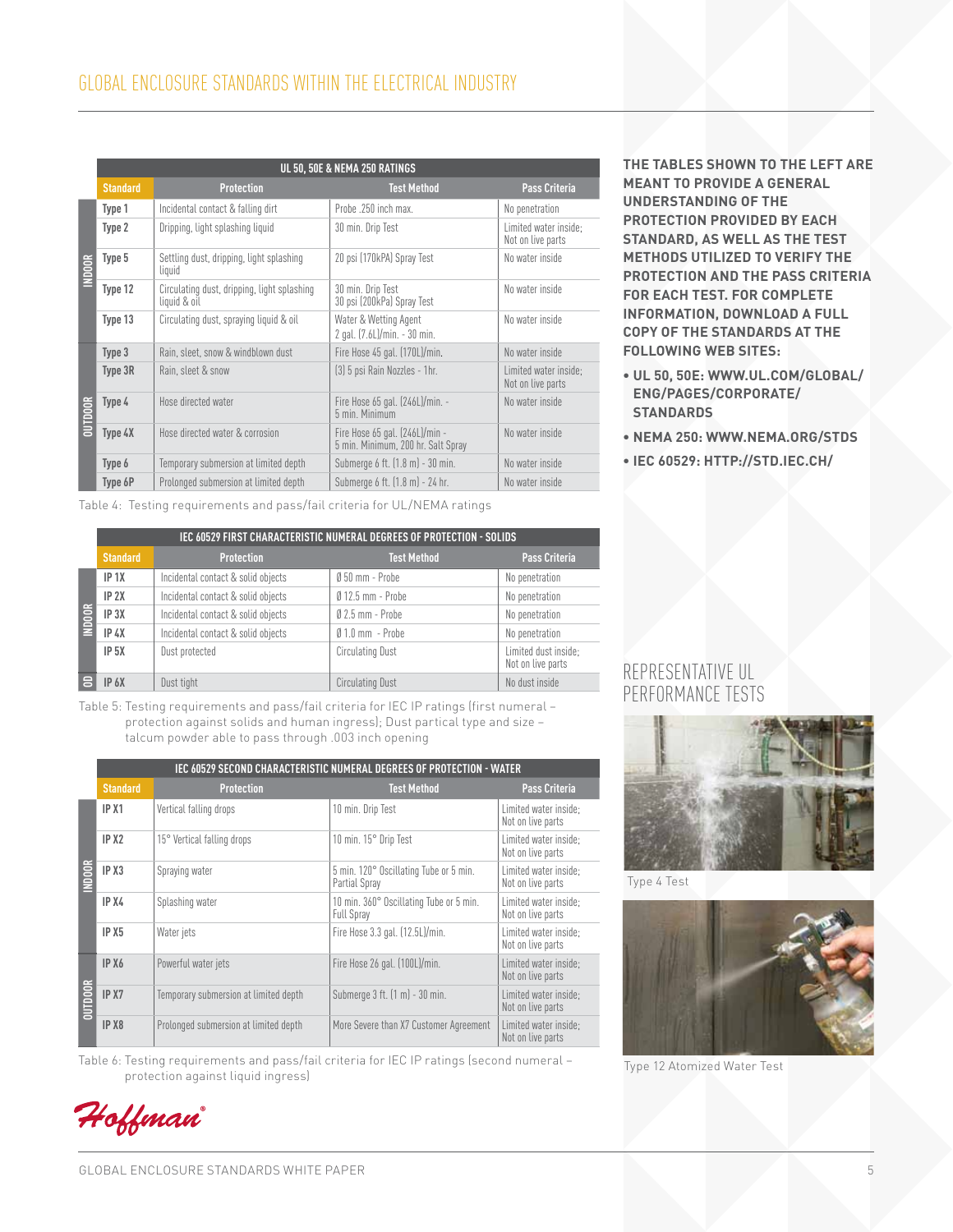### **3.0 Minimum Enclosure Design Requirements**

While all three standards define ingress protection, only the NEMA 250 and UL 50, 50E standards define minimum enclosure design requirements.

### **NEMA and UL define requirements for:**

- Strength
	- Mechanical impact on enclosure walls
	- Sheet metal thickness requirements
- Sealing
	- Gasket aging
	- Oil resistance
- Material/Finish
- Door and cover latching requirements
- Flammability
- Ventilation
- Mounting
- Thermal
- Bonding/Grounding

**Only UL 50, 50E and NEMA 250 address minimum enclosure design standards. IEC 60529 does not cover enclosure design.**

### **4.0: Testing Requirements and Enforcement of the Standard**

While IEC, NEMA and UL standards define enclosure protection levels so the appropriate enclosure is used according to specific application requirements, the fact remains that these standards are not created equally. Key differences include:

- The elements addressed by each standard
- Whether the standard requires third-party testing and manufacturing site inspection
- The actual testing requirements
- How test results are interpreted



|                                     | ENCLOSURE DESIGN REQUIREMENTS                                                                       | <b>Underwriters</b><br>Laboratories | <b>Electrical</b><br><b>Manufacturers</b><br>Association | International<br>Electrotechnical<br>Commission |
|-------------------------------------|-----------------------------------------------------------------------------------------------------|-------------------------------------|----------------------------------------------------------|-------------------------------------------------|
| <b>Design</b><br><b>Requirement</b> | <b>Why Important</b>                                                                                | UL.<br>50,50E                       | <b>NEMA</b><br>250                                       | IEC.<br>60529                                   |
| Strength                            | Ensures consistent strength for safety and performance                                              | X                                   | χ                                                        |                                                 |
| Sealing                             | Ensures sealing method will perform in various environments<br>for the life of the enclosure        | X                                   | X                                                        |                                                 |
| Material/<br>Finish                 | Ensures high level of aesthetics, corrosion resistance and UV<br>protection for end use application | $\chi$                              | X                                                        |                                                 |
| Latching                            | Ensures door and/or cover is properly sealed and limits<br>access to qualified personnel            | X                                   | X                                                        |                                                 |
| <b>Flammability</b>                 | Ensures equipment and operator safety                                                               | X                                   | X                                                        |                                                 |
| Ventilation                         | Helps increase the life of the equipment inside the enclosure                                       | X                                   | X                                                        |                                                 |
| Mounting                            | Ensures ease of installation while maintaining enclosure<br>performance rating                      | X                                   | X                                                        |                                                 |
| <b>Thermal</b>                      | Ensures the enclosure will perform at a high level in extreme<br>environments                       | X                                   | X                                                        |                                                 |
| Bonding/<br>Grounding               | Ensures equipment and operator safety                                                               | X                                   |                                                          |                                                 |

Table 7: Differences in the design requirements for UL, IEC and NEMA standards, in addition to describing why they are important to the end customer.

### Representative Design Requirement Tests





Gasket Tensile (Sealing) Test



Latching Cycle Test Flammability Test Thermal Test

**National** 

| <b>Standard</b>   | <b>Main Points Addressed</b>                                                | <b>Testing</b><br><b>Requirements</b>                     | <b>Lab Inspection Required for</b><br><b>Product Certification</b>                                                                     | <b>Manufacturing Site</b><br><b>Inspection Required</b>                                                                       |
|-------------------|-----------------------------------------------------------------------------|-----------------------------------------------------------|----------------------------------------------------------------------------------------------------------------------------------------|-------------------------------------------------------------------------------------------------------------------------------|
| <b>IEC 60529</b>  | • Level of ingress protection                                               | Self testing allowed                                      | No: IEC allows self-compliance.<br>Some manufacturers choose to<br>have their products certified by an<br>independent test facility    | No.                                                                                                                           |
| <b>NEMA 250</b>   | • Level of ingress protection<br>· Minimum enclosure design<br>requirements | Self testing allowed                                      | No: NEMA allows self-compliance                                                                                                        | No.                                                                                                                           |
| <b>UL 50, 50E</b> | • Level of ingress protection<br>• Minimum enclosure design<br>requirements | Testing by UL lab or<br>a UL-certified lab is<br>required | Yes: UL requires verification of<br>the testing and annual audits<br>of UL-certified labs to validate<br>compliance with the standards | Yes: UL inspects each<br>manufacturing site<br>monthly to ensure<br>compliance with the<br>UL product design<br>certification |

Table 8: Comparison of the amount of oversight required to display the certification mark for each of the standards